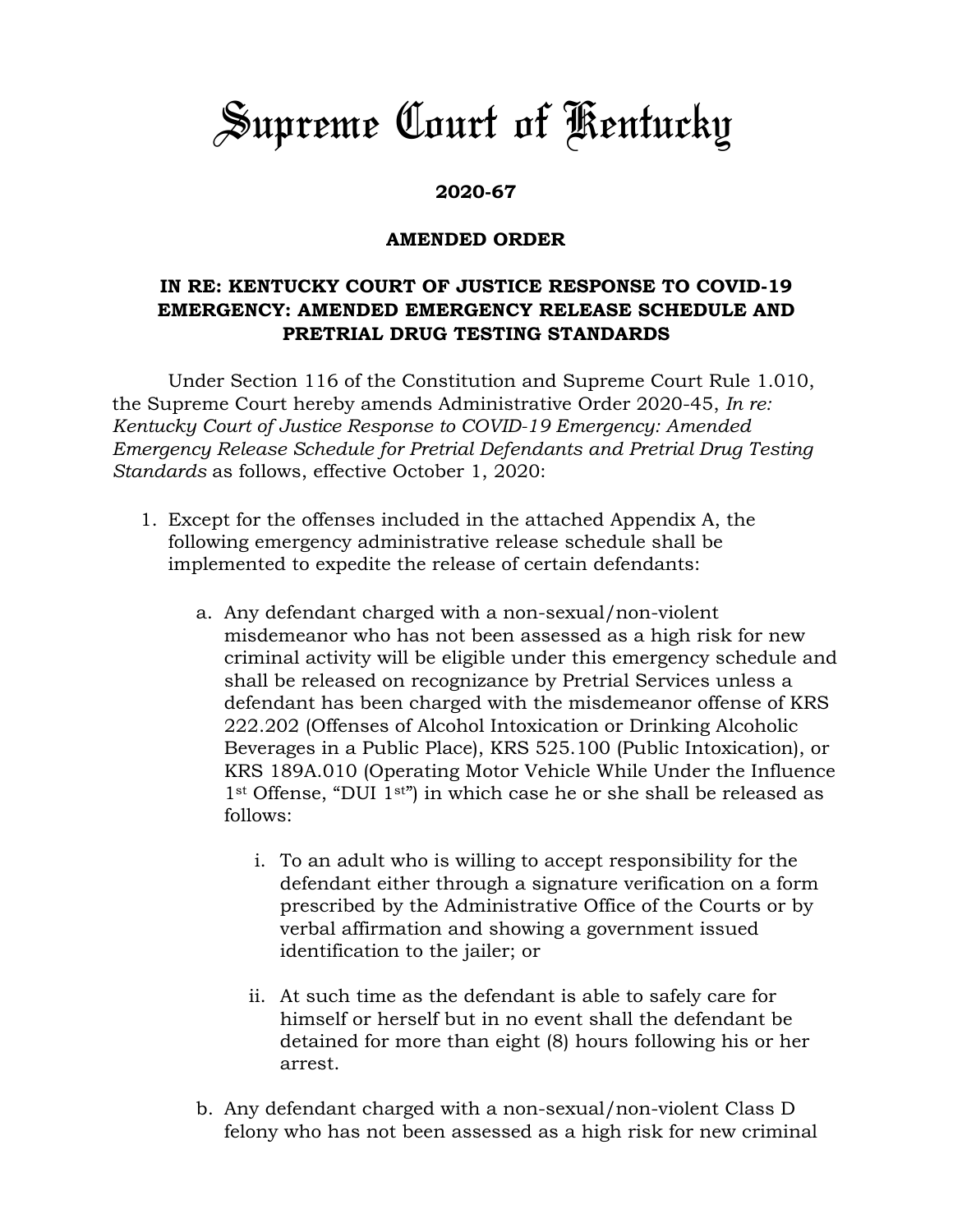activity will be eligible under this schedule and shall be released on recognizance by Pretrial Services and supervised by Pretrial Services through monitored conditional release, including any defendant arrested on an indictment warrant. Any defendant released under this paragraph shall report by phone to the local Pretrial Services Office and must keep Pretrial Services updated with a current address and phone number for future court notifications.

- c. Any defendant who is served with a warrant for nonpayment of court costs, fees, or fines, or with a warrant for a failure to appear on a violation shall not be arrested and taken to jail. Peace officers shall issue a citation in lieu of arrest and give the defendant a court date after November 1, 2020. In the event a defendant is arrested and taken to jail on a warrant for nonpayment of court costs, fees, or fines, or for a warrant for arrest for failure to appear on a violation, the defendant shall be immediately released and a show cause hearing shall be set after November 1, 2020.
- d. If a defendant is charged with a crime in which there is an alleged victim(s), the defendant shall not have any contact with the alleged victim(s).
- e. Any defendant arrested for contempt of court for violation of a protective order is not eligible under this schedule.
- f. Any defendant arrested for a violation of conditions of release is not eligible under this schedule.
- g. Any defendant arrested on a probation violation or drug court violation is not eligible under this schedule.
- h. Any defendant who is rearrested on a new misdemeanor or felony charge is not eligible under this schedule.
- i. Any defendant who declines the pretrial services interview is not eligible under this schedule.
- j. No defendant shall be held in custody for failure to pay the \$25.00 bond filing fee required under KRS 64.005.
- k. Any defendant not eligible for release under this schedule or under Supreme Court Order 2017-19, Non-Financial Uniform Schedule of Bail Administrative Release Program (Administrative Release Program) shall only be released upon judicial review and conditions of release ordered by the court. Pretrial Services must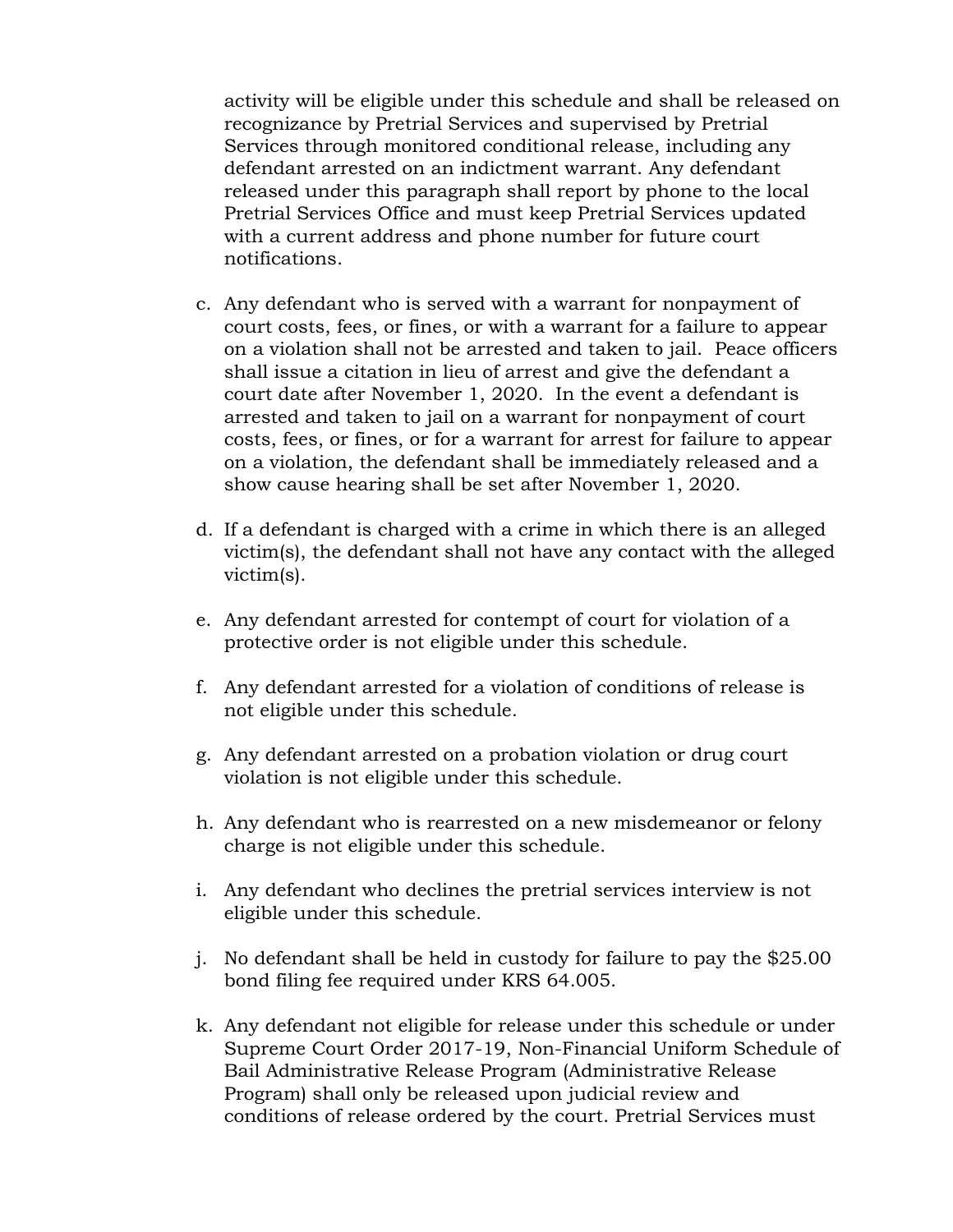provide the circuit judge, district judge, or trial commissioner with the pretrial risk assessment and recommendations for release within 12 hours of the defendant's booking.

- 2. Any defendant who otherwise qualifies for release under the Administrative Release Program shall continue to be released under the provisions of that Order.
- 3. Pretrial drug testing providers may resume urine drug testing if they adhere to the "Healthy at Work" requirements for similar businesses, including but not limited to the following:
	- a. The number of pretrial defendants present at any given time shall be limited to 33% of the occupational capacity of the facility.
	- b. The use of waiting areas shall be eliminated.
	- c. Services shall be provided by appointment only. Pretrial defendants should be notified by phone or text when it is time to enter the facility.
	- d. Pretrial defendants must not be permitted to congregate in the facility before or after their appointment.
	- e. To the greatest extent practicable, traffic flow shall be modified to minimize contacts between employees and pretrial defendants.
	- f. Additional persons shall not be permitted to accompany a pretrial defendant undergoing drug testing.
	- g. Employees should use digital rather than paper files to the greatest extent practicable.
	- h. Controls should be established when six feet of physical distancing is not feasible, including, for example, installation of portable or permanent non-porous physical barriers (i.e., plexiglass shields), if necessary.
	- i. Pretrial drug testing providers should communicate with pretrial defendants and receive payments through contactless payment options (e.g., phone or Internet), to the greatest extent practicable. Pretrial drug testing providers that cannot utilize contactless payments should install floor or wall decals for customer queuing areas to demark safe waiting distances spaced at least six feet apart.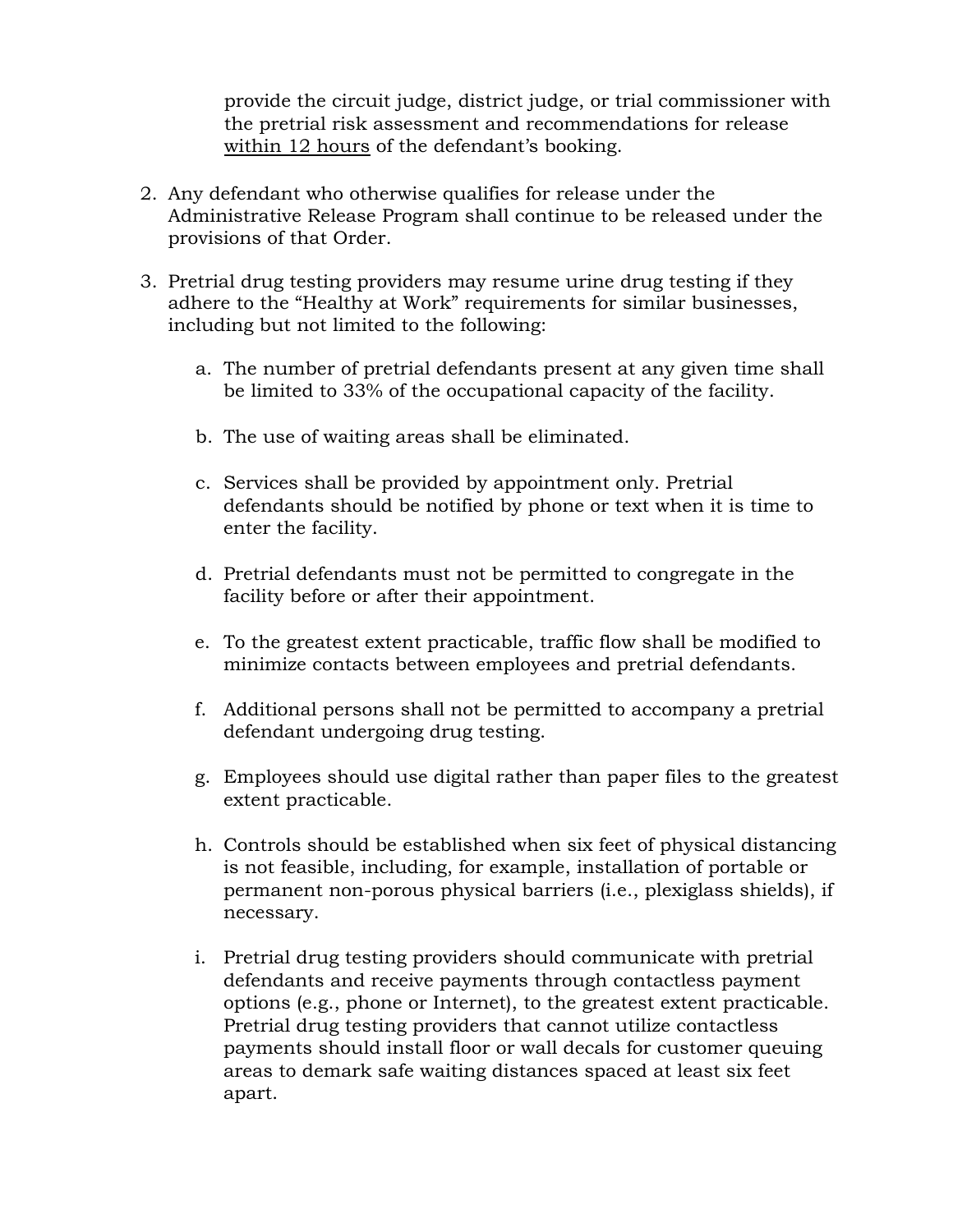- j. Employees of pretrial drug testing providers must wear a facial covering such as a mask, scarf, bandana, or other cloth which covers the nose and mouth for any interaction with a pretrial defendant. Pretrial defendants must wear facial coverings while in the facility. Pretrial drug testing providers should make facial coverings available for pretrial defendants; however, pretrial defendants may bring and utilize their own facial covering if they wish.
- k. Pretrial drug testing providers are responsible for monitoring and adhering to any other requirements established by the Cabinet.

This Order only applies to new arrests and shall be effective until further Order of this Court.

Entered this 25th day of September 2020.

 $\sqrt{2\pi\hbar}$ CHIEF JUSTICE

All sitting. Minton, C.J.; Hughes, Keller, Lambert, Nickell, and VanMeter, JJ., concur. Wright, J., dissents.

|       |                     | <b>CLASS D FELONY AND MISDEMEANOR CHARGES NOT</b><br><b>ELIGIBLE FOR THE COVID-19 EMERGENCY RELEASE</b><br><b>ORDER</b><br><b>Revised 9/15/20</b> |       |              |
|-------|---------------------|---------------------------------------------------------------------------------------------------------------------------------------------------|-------|--------------|
| Code  | <b>KRS</b><br>Chap. | <b>Description</b>                                                                                                                                | Level | <b>Class</b> |
| 02602 | 525.12              | ABUSE OF CORPSE                                                                                                                                   | м     | A            |
| 02603 | 525.12              | ABUSE OF CORPSE (SEXUAL INTERCOURSE)                                                                                                              | F     | D            |
| 01723 | 531.36              | ADVERTISING MATTER PORTRAY SEX PERF BY MINOR, 1ST OFF                                                                                             | F     | D            |
| 01716 | 531.05              | ADVERTISING OBSCENE MATERIAL                                                                                                                      | M     | B            |
| 20005 | 513.04              | ARSON, 3RD DEGREE                                                                                                                                 | F     | D            |
| 13117 | 518.09              | ASSAULT 3RD DEGREE - SPORTS OFFICIAL (5 OR MORE), 1ST OFF                                                                                         | F     | D            |
| 13118 | 518.09              | ASSAULT 3RD DEGREE - SPORTS OFFICIAL, 2ND OR > OFFENSE                                                                                            | F     | D            |
| 13115 | 508.025             | ASSAULT 3RD-DEPT. SOCIAL SERVICES WORKER                                                                                                          | F     | D            |
| 13214 | 525.205             | ASSAULT ON SERVICE ANIMAL, 1ST DEGREE                                                                                                             | F     | D            |
| 13213 | 525.205             | ASSAULT ON SERVICE ANIMAL, 2ND DEGREE                                                                                                             | M     | B            |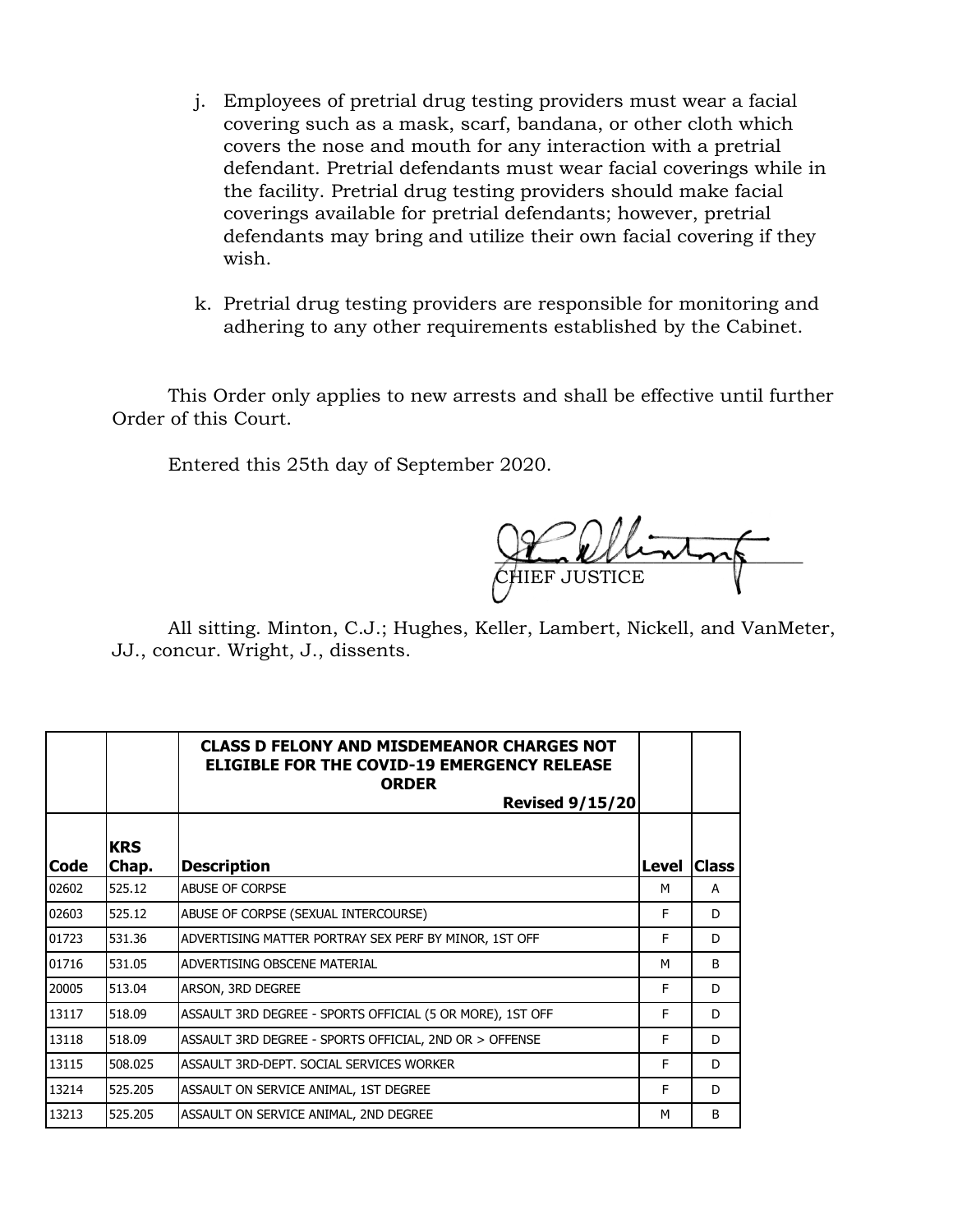| 13250           | 508.04  | ASSAULT UNDER EXTREME EMOTIONAL DISTURBANCE                 | F  | D |
|-----------------|---------|-------------------------------------------------------------|----|---|
| 13259           | 508.04  | ASSAULT UNDER EXTREME EMOTIONAL DISTURBANCE                 | М  | B |
| 13119           | 518.09  | ASSAULT, 3RD DEGREE - SPORTS OFFICIAL, 1ST OFF              | м  | A |
| 13120           | 508.025 | ASSAULT, 3RD DEGREE (EMS, FIRE, RESCUE SQUAD)               | F  | D |
| 13124           | 508.025 | ASSAULT, 3RD DEGREE (OFFICER TRANSPORTING INMATES)          | F  | D |
| 13123           | 508.025 | ASSAULT, 3RD DEGREE (SCHOOL EMPLOYEE OR SCHOOL VOLUNTEER)   | F  | D |
| 00786           | 508.03  | ASSAULT, 4TH DEGREE DATING VIOLENCE (NO VISIBLE INJURY)     | М  | A |
| 00788           | 508.03  | ASSAULT, 4TH DEGREE DATING VIOLENCE (MINOR INJURY)          | М  | A |
| INT00799 508.03 |         | ASSAULT, 4TH DEGREE (CHILD ABUSE)                           | М  | A |
| 00798           | 508.03  | ASSAULT, 4TH DEGREE (DOMESTIC VIOLENCE) MINOR INJURY        | М  | A |
| 00797           | 508.03  | ASSAULT, 4TH DEGREE (DOMESTIC VIOLENCE) NO VISIBLE INJURY   | М  | A |
| 00790           | 508.032 | ASSAULT, 4TH DEGREE (DOMESTIC) 3RD OR > WITHIN 5 YRS        | F  | D |
| 00796           | 508.03  | ASSAULT, 4TH DEGREE (MINOR INJURY)                          | М  | A |
| 00795           | 508.03  | ASSAULT, 4TH DEGREE (NO VISIBLE INJURY)                     | м  | A |
| 13114           | 508.025 | ASSAULT-3RD DEGREE-INMATE ASSAULT ON CORRECTIONS EMPLOYEE   | F. | D |
| 13113           | 508.025 | ASSAULT-3RD DEGREE-POLICE/PROBATION OFFICER-IDENT WEAPON    | F  | D |
| 13126           | 508.025 | ASSAULT 3RD PEACE OFFICER NON-COMMUNICABLE BODILY FLUID     | М  | B |
| 13128           | 508.025 | ASSAULT 3RD PEACE OFFICER - COMMUNICABLE BODILY FLUID       | М  | A |
| 49201           | 520.070 | <b>BAIL JUMPING 1ST</b>                                     | F  | D |
| 38040           | 530.01  | <b>BIGAMY</b>                                               | F  | D |
| 00805           | 508.08  | <b>BOMB THREATS</b>                                         | М  | A |
| 01501           | 527.02  | CARRYING A CONCEALED DEADLY WEAPON                          | М  | A |
| 01506           | 527.02  | CARRY CONCEAL WEAPON BY PRIOR DEADLY WEAPON FELONY OFFENDER | F  | D |
| 52196           | 527.040 | CONVICTED FELON IN POSSESSION OF A FIREARM                  | F  | D |
| 13240           | 508.11  | CRIMINAL ABUSE-2ND DEGREE                                   | F  | D |
| 13241           | 508.11  | CRIMINAL ABUSE-2ND DEGREE-CHILD 12 OR UNDER                 | F  | D |
| 00810           | 508.12  | CRIMINAL ABUSE-3RD DEGREE                                   | М  | А |

| 00811 | 508.12  | CRIMINAL ABUSE-THIRD DEGREE-CHILD 12/UNDER                  | M | A |
|-------|---------|-------------------------------------------------------------|---|---|
| 02618 | 509.08  | CRIMINAL COERCION                                           | м | A |
| 02759 | 511.085 | CRIMINAL TRESSPASS/DOMESTIC VIOLENCE SHELTER                | м | A |
| 51006 | 525.125 | DOG FIGHTING VIOLATIONS                                     | F | D |
| 51005 | 525.125 | CRUELTY TO ANIMALS-1ST DEGREE                               | F | D |
| 02625 | 525.13  | CRUELTY TO ANIMALS-2ND DEGREE                               | M | A |
| 02633 | 525.135 | DISARMING A PEACE OFFICER                                   | F | D |
| 37280 | 531.34  | DIST OF MATTER PORTRAYING SEXUAL PERF BY MINOR, 1ST OFF     | F | D |
| 01765 | 531.12  | DIST. OF SEXUALLY EXPLICIT IMAGES NO CONSENT - 1ST OFF      | M | A |
| 01767 | 531.12  | DIST. OF SEXUALLY EXPLICIT IMAGES NO CONSENT - 2ND OF >     | F | D |
| 01770 | 531.12  | DIST SEXUALLY EXPLICIT IMAGES NO CONSENT FOR PROFIT 1ST OFF | F | D |
| 37200 | 531.03  | DISTRIB OBSCENE MATTER TO MINORS W/PRIOR CONVICT            | F | D |
| 37201 | 531.03  | DISTRIBUTION OBSCENE MATTER TO MINORS 1ST OFF               | M | A |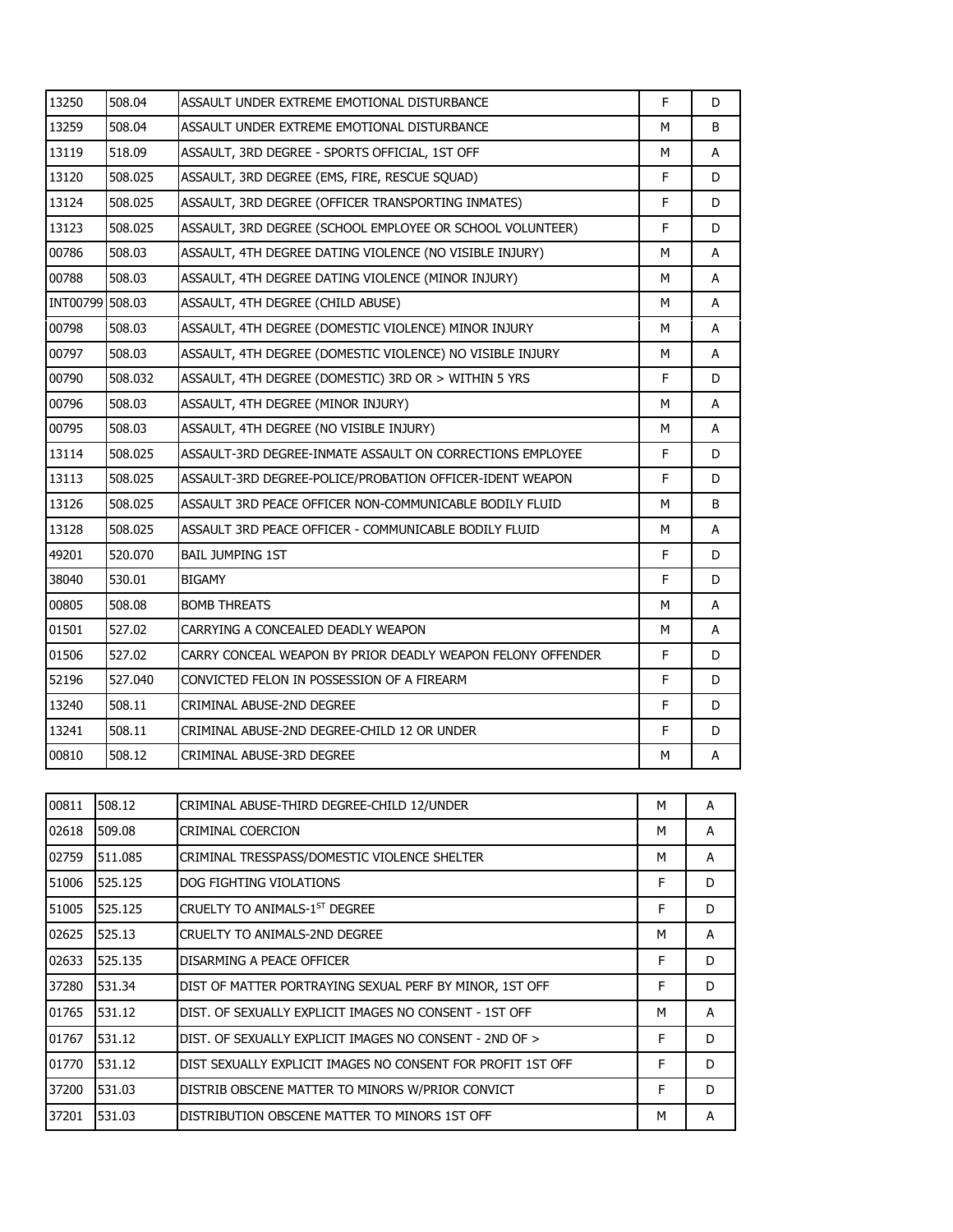| 01714 | 531.02   | DISTRIBUTION OF OBSCENE MATTER >1 UNIT OF MATTER                                                             | M | A  |
|-------|----------|--------------------------------------------------------------------------------------------------------------|---|----|
| 01713 | 531.02   | DISTRIBUTION OF OBSCENE MATTER-1 UNIT OF MATTER                                                              | M | B  |
| 49012 | 520.030  | ESCAPE 2 <sup>ND</sup> DEGREE                                                                                | F | D. |
| 02002 | 530.06   | ENDANGERING THE WELFARE OF A MINOR                                                                           | M | A  |
| 01680 | 17.510   | FAILURE TO COMPLY W/SEX OFFENDER REGISTRATION (1ST OFF)                                                      | F | D  |
| 01686 | 17.549   | FALSE STMT LAW ENFORCEMENT RE NON-COMPLIANT SEX OFF REG, 1ST OFF                                             | м | A  |
| 01687 | 17.549   | FALSE STMT TO LAW ENFC RE NON-COMPLIANT SEX OFF REG, 2ND OR >                                                | F | D  |
| 09303 | 507A.050 | FETAL HOMICIDE, 4TH DEGREE                                                                                   | F | D  |
| 00188 | 520.095  | FLEEING OR EVADING POLICE-1ST OFFENSE                                                                        | F | D. |
| 00196 | 520.095  | FLEEING OR EVADING POLICE, 1ST DEGREE (MOTOR VEHCILE)                                                        | E | D  |
| 00197 | 520.095  | FLEEING OR EVADING POLICE, 1SR DEGREE (ON FOOT)                                                              | F | D  |
| 52137 | 527.090  | FRAUDULENT FIREARM TRANSACTION-CLASS D FELONY                                                                | F | D  |
| 01688 | 17.549   | HARBORING NON-COMPLIANT SEX OFFENDER REGISTRANT, 1ST OFF                                                     | M | A  |
| 01689 | 17.549   | HARBORING NON-COMPLIANT SEX OFFENDER REGISTRANT, 2ND OR > OFF                                                | F | D  |
| 02647 | 525.040  | <b>INCITING A RIOT</b>                                                                                       | M | A  |
| 01750 | 510.148  | INDECENT EXPOSURE, 1ST DEGREE, 1ST OFFENSE                                                                   | M | B  |
| 01751 | 510.148  | INDECENT EXPOSURE, 1ST DEGREE, 2ND OFFENSE (W/I 3 YRS)                                                       | м | A  |
| 01752 | 510.148  | INDECENT EXPOSURE, 1ST DEGREE, 3RD OFFENSE                                                                   | F | D  |
| 01753 | 510.148  | INDECENT EXPOSURE, 1ST DEGREE, 4TH OR > OFFENSE                                                              | F | D  |
| 01754 | 510.15   | INDECENT EXPOSURE, 2ND DEGREE                                                                                | М | B  |
| 51201 | 524.04   | INTIMIDATING A PARTICIPANT IN LEGAL PROCESS                                                                  | F | D  |
| 59807 | 119.255  | INTIMIDATION OF ELECTION OFFICER                                                                             | F | D  |
| 00572 |          | 189.580(1)!a) LEAVING THE SCENE OF AN ACCIDENT/FAIL TO RNDR AID/ASSIST W/SERIOUS<br>PHYSICAL INJURY OR DEATH | F | D  |
|       |          |                                                                                                              |   |    |

| 00803 | 508.05     | <b>MENACING</b>                                               | м  | B        |
|-------|------------|---------------------------------------------------------------|----|----------|
| 02084 | 189A.010   | OPER MTR VEHICLE U/INFLUENCE ALC/DRUGS/ETC. .08 - 2ND OFF     | м  | A        |
| 02086 | 189A.010   | OPER MTR VEH U/INFLU ALC/DRUGS/ETC. .08 (AGG CIRCUM), 2ND     | м  | A        |
| 02088 | 189A.010   | OPER MTR VEH U/INFLUENCE ALC/DRUGS/ETC. .08 - 3RD OFF         | м  | A        |
| 02090 | 189A.010   | OPER MTR VEH U/INFLU ALC/DRUGS/ETC. .08 (AGG CIRCUM) 3RD OFF  | м  | A        |
| 02114 | 189A.010   | OPER MTR VEH U/INFLUENCE ALC/DRUGS/ETC. .08 4TH OR >          | F. | D        |
| 02115 | 189A.010   | OPER MTR VEH U/INFLU ALC/DRUGS/ETC. .08 (AGG CIRCUM) 4TH OR > | F  | D        |
| 60182 | 311A.787   | PERFORM PROHIBITED ABORTION PROCEDURES - 11 WKS OR GREATER    | F  | D        |
| 73101 | 532.080(3) | PERSISTENT FELONY OFFENDER 1 <sup>ST</sup> DEGREE             | X  | O        |
| 73102 | 532.080(2) | PERSITENT FELONY OFFENDER 2ND DEGREE                          | X  | $\Omega$ |
| 52210 | 237.040    | POSSESSION OF DESCRUCTIVE DEVICE OR BOOBY TRAP DEV            | F  | D        |
| 52196 | 527.040    | POSSESSION OF FIREARM BY CONVICTED FELON                      | F  | D        |
| 52205 | 527.100    | POSSESSION OF HANDGUN BY MINOR, 2ND OR >                      | F  | D        |
| 37272 | 531.335    | POSSESS/VIEW MATTER PORTRAY SEXUAL PERFORMANCE BY MINOR       | F. | D        |
| 10970 | 510.155    | PROH USE OF ELEC COMM SYS TO PROC MINOR/PEACE OFF R/SEX OFF   | F  | D        |
| 37250 | 531.35     | PROM SALE OF MATTER PORT SEX PERF BY MINOR 2ND OFF            | F  | D        |
|       |            |                                                               |    |          |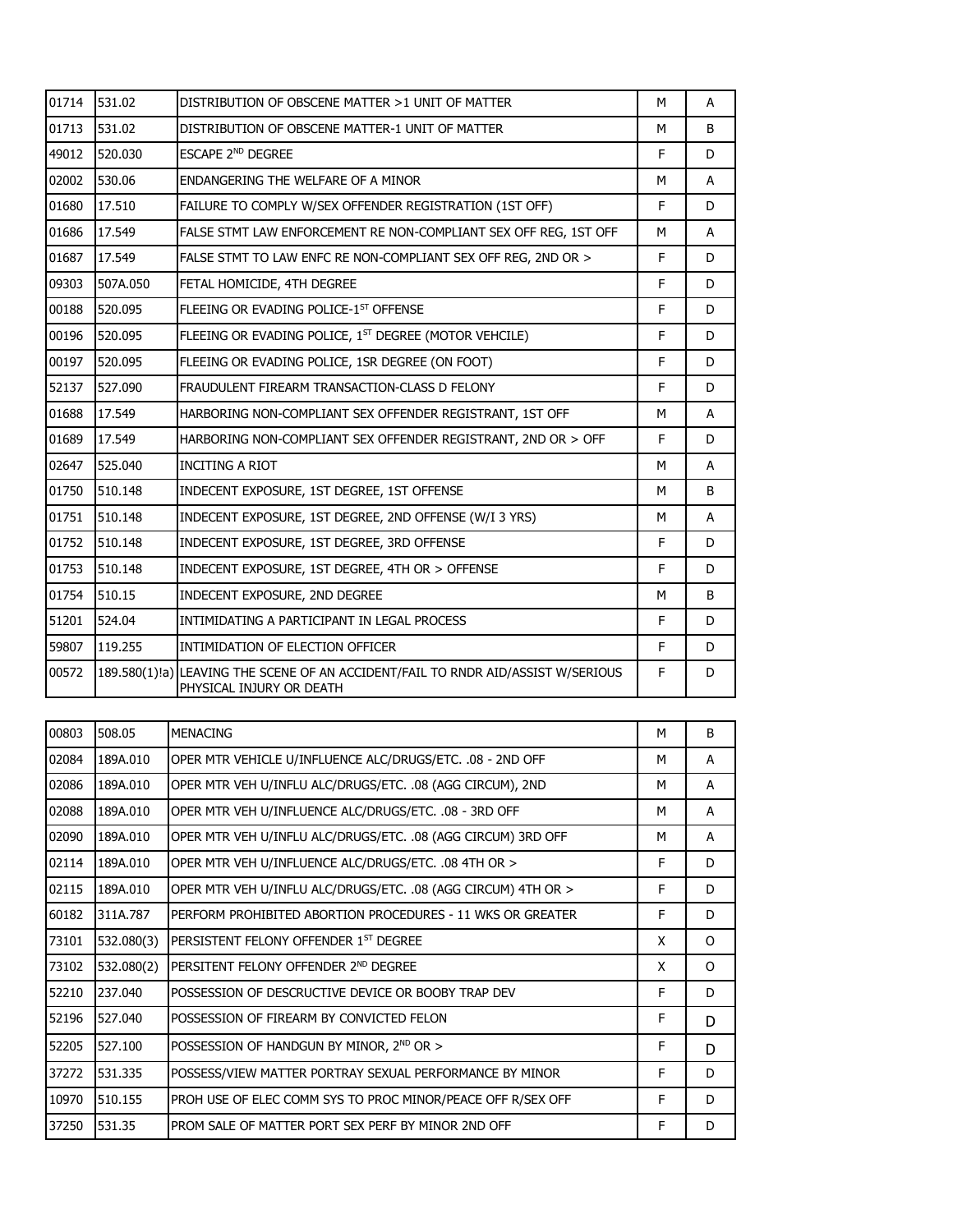| 49031 | 520.050 | PROMOTING CONTRABAND-1ST DEGREE                                     | F | D            |
|-------|---------|---------------------------------------------------------------------|---|--------------|
| 40104 | 529.11  | PROMOTING HUMAN TRAFFICKING                                         | F | D            |
| 40190 | 529.04  | PROMOTING PROSTITUTION                                              | M | A            |
| 40191 | 529.04  | PROMOTING PROSTITUTION (2 OR MORE PROSTITUTES)                      | F | D            |
| 01722 | 531.06  | PROMOTING SALE OBSCENEITY 2ND OFFENSE                               | м | A            |
| 01717 | 531.06  | PROMOTING SALE OF OBSCENITY 1ST OFFENSE                             | M | <sub>B</sub> |
| 37020 | 531.06  | PROMOTING SALE OF OBSCENITY 3RD OR > OFFENSE                        | F | D            |
| 01720 | 531.35  | PROM-SALE/MATTER PORTRAY SEX PERFORM-MINOR/1ST OFF                  | M | A            |
| 01608 | 529.090 | PROSTITUTION WHILE INFECTED (H.I.V.)                                | F | D            |
| 01607 | 529.090 | PROSTITUTION WHILE INFECTED (S.T.D.)                                | м | A            |
| 01609 | 529.090 | PROSTITUTION, PROCURING WHILE INFECTED (H.I.V.)                     | F | D            |
| 01682 | 17.510  | PROVIDE FALSE/MISLEAD/INCOMP INFO FOR SEX OFF REGISTRATION, 1ST OFF | F | D            |

| 11165 | 510.06  | RAPE, 3RD DEGREE                                                | F | D |
|-------|---------|-----------------------------------------------------------------|---|---|
| 49031 | 514.110 | RECEIVING STOLEN POPERTY (FIREARM)                              | F | D |
| 02033 | 209.990 | RECKLESS ABUSE/NEGLECT OF ADULT BY PERSON                       | М | A |
| 09210 | 507.05  | RECKLESS HOMICIDE                                               | F | D |
| 01667 | 17.545  | REGISTER SEX OFFENDER SCHOOL RESTRICTIONS                       | M | A |
| 01684 | 17.545  | REGISTERED SEX OFFENDER REGISTRATION RESTRICTIONS (1ST OFFENSE) | М | A |
| 01685 | 17.545  | REGISTERED SEX OFFENDER RESIDENCE RESTRICTIONS (2ND OR > OFF)   | F | D |
| 50215 | 524.055 | RETALIATING AGAINST A WITNESS                                   | F | D |
| 51202 | 524.055 | RETALIATING AGAINST A PARTICIPANT IN A LEGAL PROCESS            | F | D |
| 53031 | 525.02  | RIOT-1ST DEGREE                                                 | F | D |
| 01660 | 17.546  | SEX OFFENDER IM/CHAT/SOCIAL NETWORK USE                         | M | A |
| 01692 | 17.546  | SEX OFFENDER FILM/PHOTO/VIDEO MINOR W/O CONSENT                 | М | A |
| 11229 | 510.015 | 3RD OR SUBSEQUENT MISDEMEANOR SEXUAL OFFENSE                    | F | D |
| 01709 | 510.13  | SEXUAL ABUSE - 3RD DEGREE                                       | М | B |
| 11220 | 510.11  | SEXUAL ABUSE, 1ST DEGREE                                        | F | D |
| 11222 | 510.12  | SEXUAL ABUSE, 2ND DEGREE                                        | M | A |
| 02566 | 525.137 | SEX CRIMES AGAINST ANIMALS                                      | F | D |
| 01710 | 510.14  | SEXUAL MISCONDUCT                                               | М | A |
| 01712 | 510.14  | SEXUAL MISCONDUCT-SPOUSE                                        | М | A |
| 11205 | 510.09  | SODOMY, 3RD DEGREE                                              | F | D |
| 13242 | 508.14  | STALKING-1ST DEGREE                                             | F | D |
| 13243 | 508.15  | STALKING-2ND DEGREE                                             | М | Α |
| 13227 | 508.175 | STRANGULATION-2ND DEGREE                                        | F | D |
| 02636 | 519.070 | TAMPERING W/PRISONER MONITORING DEVICE                          | F | D |
| 00821 | 508.078 | TERRORISTIC THREATENING, 2ND DEGREE                             | F | D |
| 00822 | 508.08  | TERRORISTIC THREATENING, 3RD DEGREE                             | М | A |
| 23240 | 514.08  | THEFT BY EXTORTION                                              | F | D |